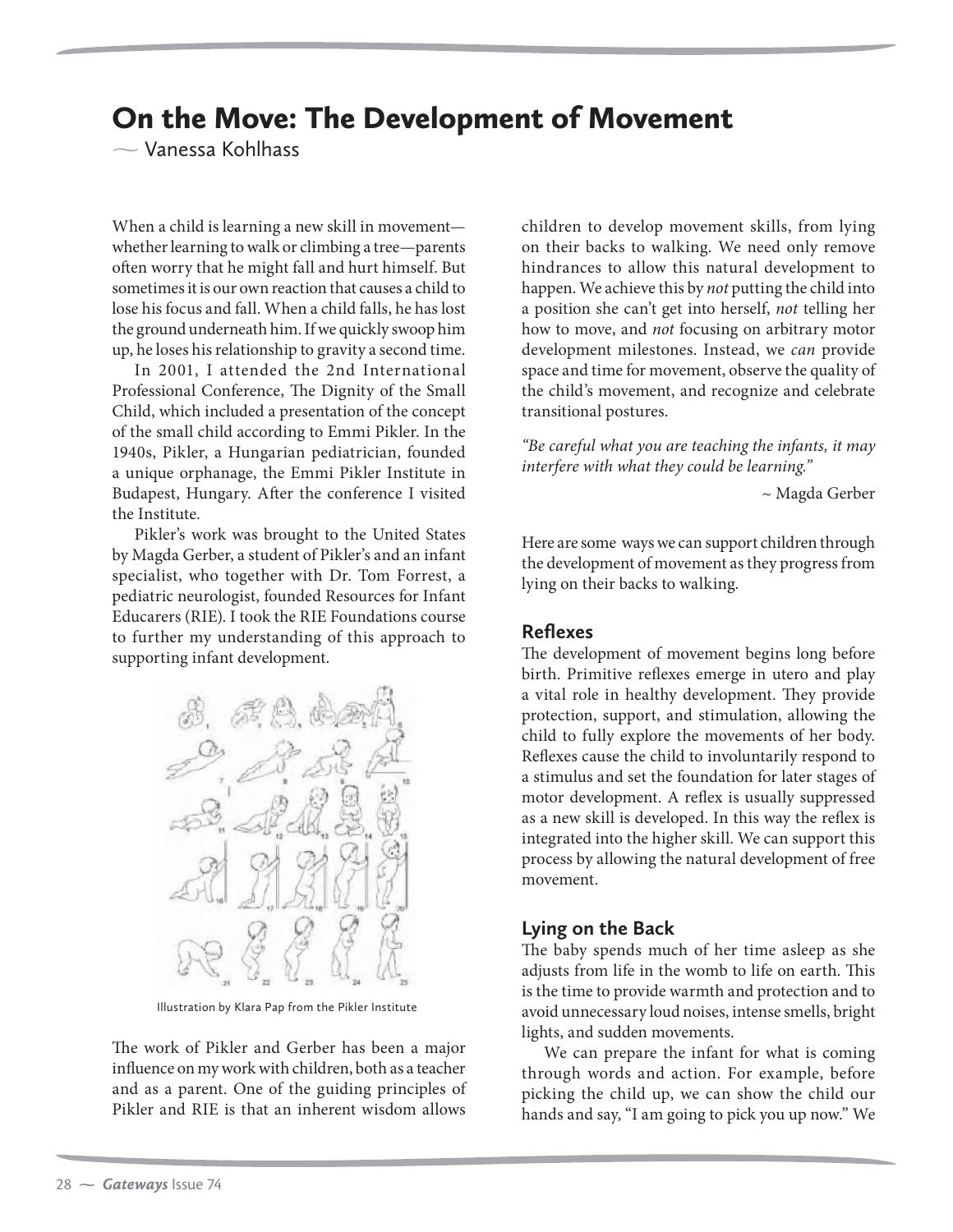can then pick the baby up in a slow and calm way. If this is done in the same way each time, we will begin to feel the baby adjust and prepare in anticipation of being picked up.

### **Discovering Hands**

Still lying on the back, the infant begins to develop more control over her movements. Then one day she makes a great discovery: her hands. These become her greatest plaything. This is the time for the infant to begin spending more time lying on her back exploring her movements and environment.

It is very important that we not move the child into a position that she cannot get into herself. It is tempting to want to prop our child up using pillows or a contoured chair so she can see out into the world. But when a child is put into a new position that she has not yet mastered, she loses the freedom to control her own movements. Lying on her back is the position of most competency for the infant at this stage of development. It allows her readiness to evolve.



Illustration by Klara Pap for the Pikler Institute

# **Rolling Over**

The infant progresses to slowly turning and rolling over onto his belly. This does not happen all at once, but through trial and error. He stretches and flexes his muscles this way and that. He lifts one leg and crosses it over to the other side. Then one day he turns himself all the way over. At first, his arm may

get caught underneath his body. This can be very frustrating. He will have to return to lying on his back and rest a while before trying again. When he is able to roll over, in his own time, he will have developed the skills needed to lift his head and move his limbs while lying on his stomach. He may sometimes lift his head and all four limbs at the same time, as if flying like a bird.

At this stage, it is important to give the child uninterrupted time and ample space to move. The RIE practice of "wants nothing quality time" can create a mindful moment of observation of the child. This is such a wonderful gift to both child and parent.

# **Crawling**

Once the child can roll over and play in the prone position, she begins to develop more control over her body movements. She can easily lift and hold her head and chest off the ground. Her legs extend and develop more muscle tone. She begins to crawl with her torso on the ground, pulling herself along and using her legs like a lizard in the desert. Then she progresses to creeping on her hands and knees, and sometimes on her hands and feet, like a bear. Creeping provides important movement patterns that will have far-reaching effects on her visual and cognitive skills, as well as her continued development of movement. Infants learn eye-hand coordination skills by watching their hands as they creep across the floor. Eye-hand coordination is part of the foundation for learning to read later in life. Now the child has the ability to move across a room using a wide range of movements.



Photo taken at the Pikler Institute by Marian Reismann